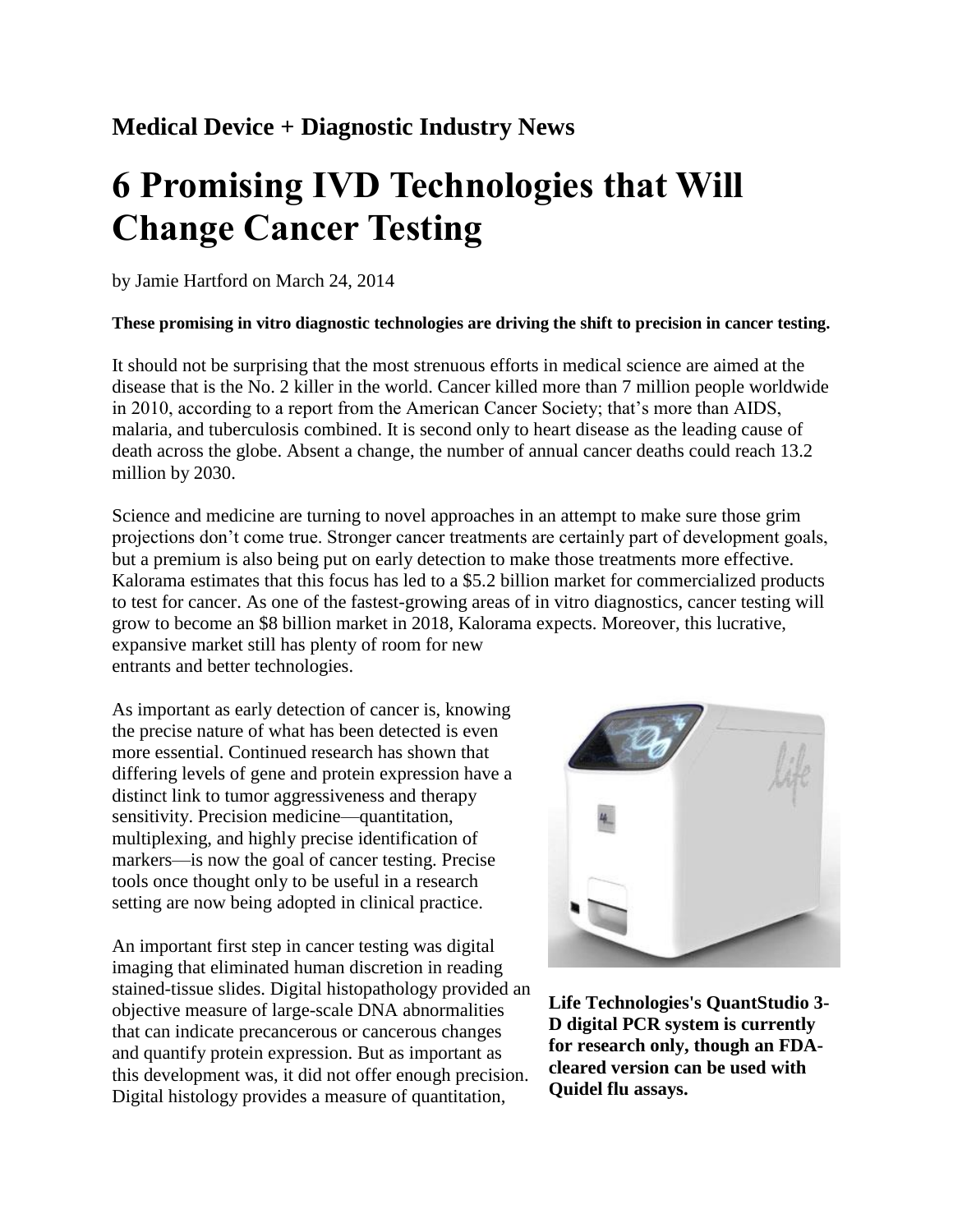but it cannot provide quantitation down to the cellular level.

All of these techniques would be for naught if there were no way to handle the data. The arrival of high-powered bioinformatics has been essential to turning the reams of data produced by these quantitative techniques into actionable clinical information.Today, technologies in disparate fields are being used in conjunction to improve cancer testing. Refinement of laser-capture microdissection allows individual tumor cells to be picked from even the smallest tissue samples. Nanoflow techniques can separate targeted cells from the population of cells under investigation. Then, these selected cells can be further tested using sophisticated techniques including digital polymerase chain reaction (PCR), next-generation sequencing, mass spectrometry, pyrosequencing, methylation status techniques, and microarrays. These quantitative approaches are crucial to the development of truly personalized tumor analysis that more precisely reflects what is actually happening in vivo.

But even with new information technology equipment, precision medicine has not yet reached its full potential. Still, the ability to use a combination of likely technologies aided by bioinformatics to detect cancer represents an important leap forward. Among the most promising platforms are digital PCR, mass spectrometry, chromosome analysis, tissue microassays, nextgeneration sequencing, and cell signaling pathway testing.

## **Digital PCR**

Digital PCR transforms exponential and analog polychromase chain reactions into a linear, digital signal. The technology has been shown to be better than other methods at detecting subtle differences between samples with similar genomic structures. This is especially important in determining drug targets for pharmacodiagnostic testing and stratifying disease.

At this time, no digital PCR systems have been cleared for clinical diagnostics, but they are used in cancer research. Billerica, MA-based RainDance Technologies's microdroplet-based RainStorm technology enables researchers to perform fully automated biological analysis in disease areas including cancer, infectious disease, immunology, and genetic screening. In 2012, Carlsbad, CA-based Life



**The RainDrop Digital PCR System incorporates RainStorm technology to perform biological analysis of diseases including cancer.**

Technologies (acquired by Thermo Fisher Scientific early this year) introduced its QuantStudio 3-D digital PCR system, a scalable, chip-based instrument that the company says is offered at a benchtop price, potentially democratizing this technology for the rapidly growing market. The QuantStudio is used for cancer research only, though an FDA-cleared version can be used with Quidel flu assays.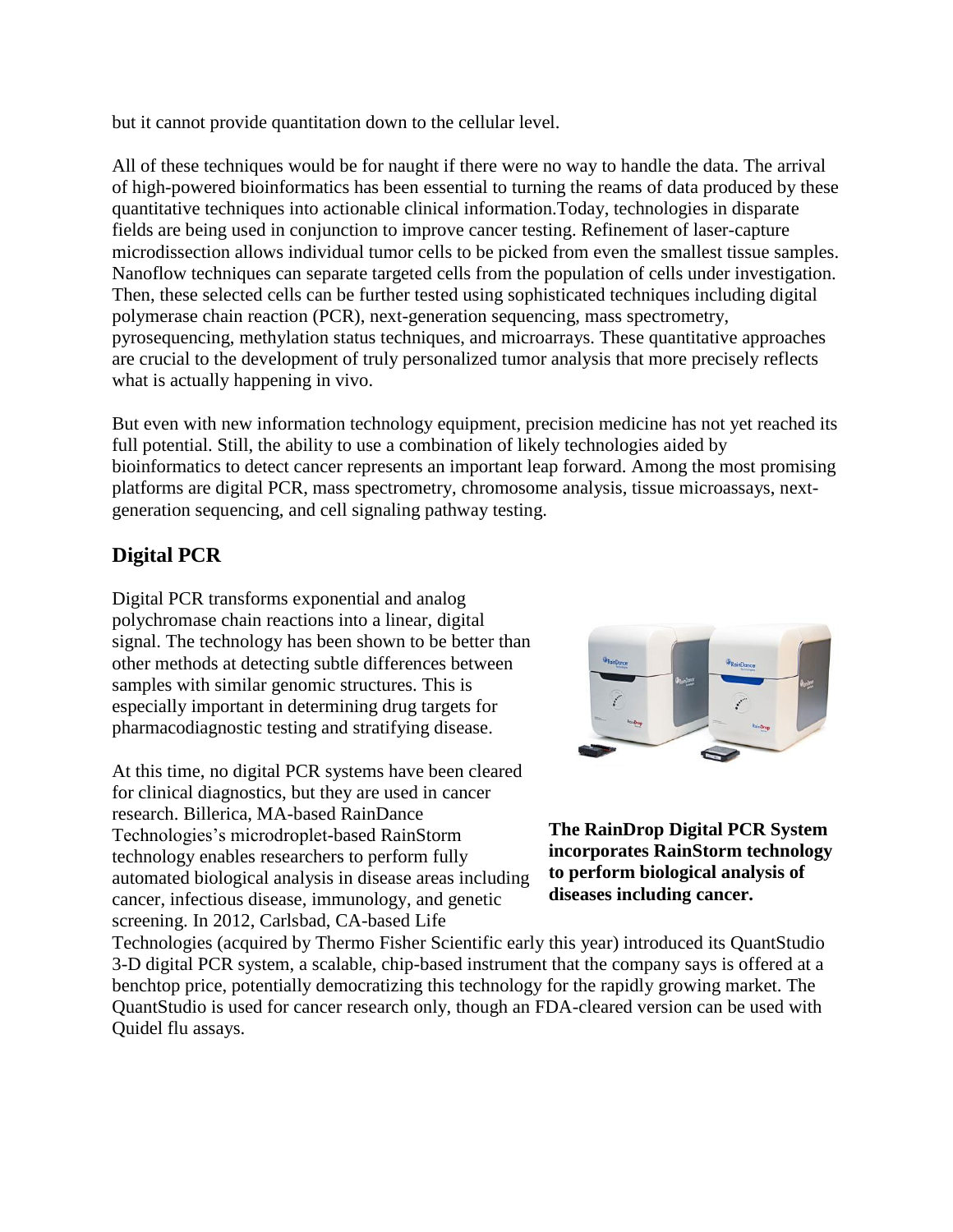## **Mass Spectrometry**

Mass spectrometry is a separation analytical technique that identifies the chemical composition of a sample based on the mass-to-charge ratio of charged particles. Until recently, mass spectrometry was a complicated technology available exclusively to highly trained experts. The development of this technology into an accessible platform has been pioneered by companies including Bruker Biosciences, Applied Biosystems/ABX Sciex/MDS Analytical Technologies, and Sequenom.

Mass spectrometry analysis of proteins related to specific disease conditions in formalin-fixed, paraffin-embedded tissue and blood is opening huge opportunities in cancer diagnostics. Circulating proteins and nucleic acids present viable candidates for the characterization of the phenotypical state of an organism. Thus, mass spectrometry may assist in the detection, monitoring, and treatment of cancer. While none of the tests using mass spectrometry are used for routine patient work-up yet, some are used in research, and others aid pharmaceutical companies in drug development.

## **Chromosome Analysis**

Abnormal chromosome content, also known as aneuploidy, has

been shown to be a common characteristic of tumors and may contribute to tumor development by influencing chromosomal imbalance during cell replication. Chromosome analysis performed using fluorescence in situ hybridization (FISH) may be effective because it offers direct visual detection of abnormalities and the quantification of cells with fluorescent probes. This technique is in the early stage of development, but recent interest in this technology by Illumina, Agilent, and PerkinElmer demonstrates its potential. Still, a number of technological hurdles must be resolved. Many of the tissues and fluids from cancer patients do not provide an adequate number of cells for analysis, so using current histological techniques may result in false-negative test results.



#### **Sequenom's MassARRAY uses mass spectrometry.**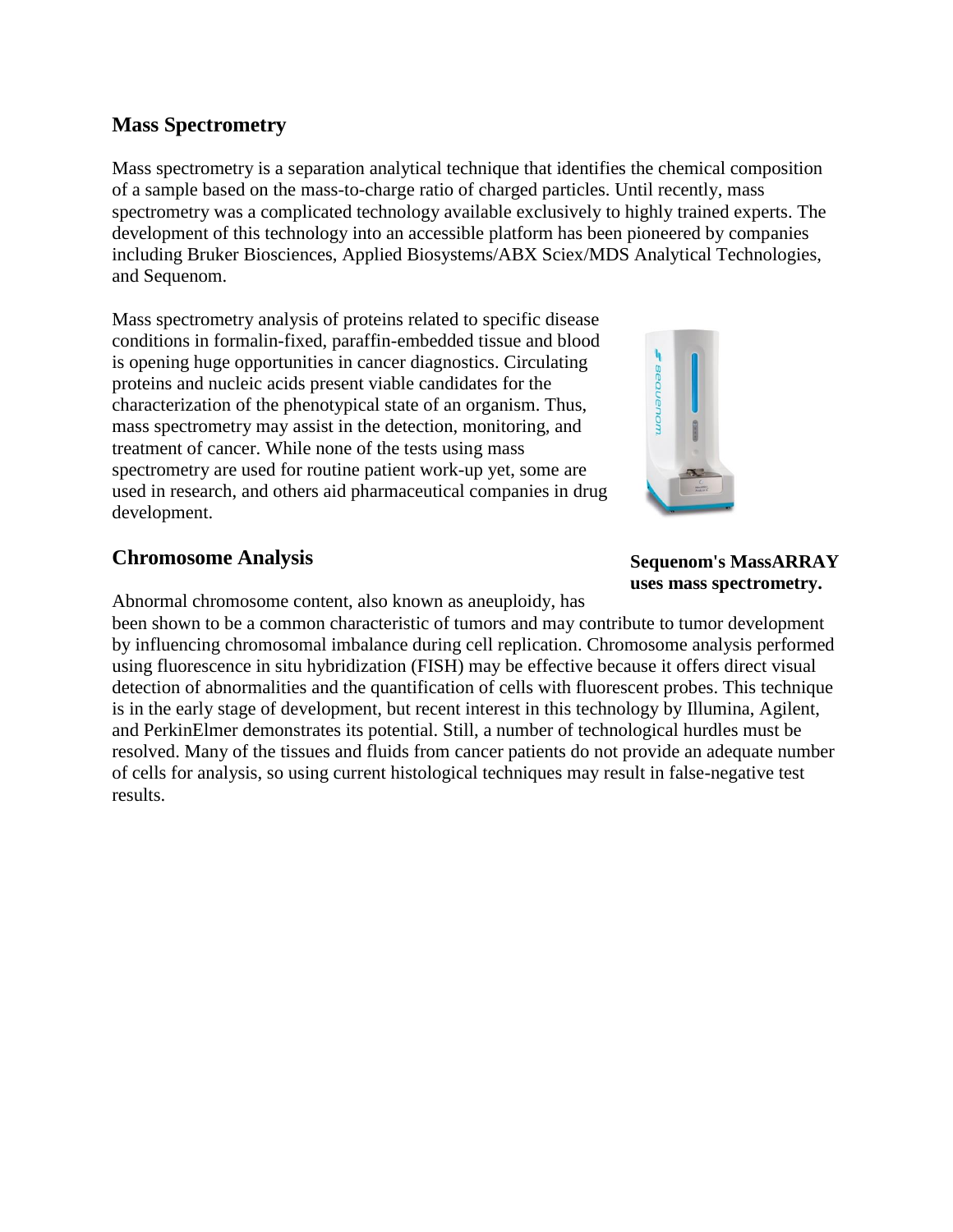### **Tissue Microarrays**

Tissue microarrays (TMAs) are used to analyze DNA, mRNA, and protein expression patterns in situ in a wide range of tissue types all on one slide. TMA sections can also be analyzed using standard pathology methods such as hematoxylin/eosin staining, immunohistochemistry, or in situ hybridization. The market for TMAs has stalled somewhat since the technology's first big breakthroughs in the mid-2000s, but they have received more attention recently because there are a few successful commercialized tests.

Amsterdam-based Agendia's MammaPrint test for breast cancer recurrence was the first TMA to be granted FDA clearance, which it obtained in February 2007. Offered as a test service, MammaPrint is a DNA microarray-based in vitro diagnostic laboratory service that measures the activity of 70 genes, providing information about the likelihood of tumor recurrence.



**The MammaPrint test measures the expression of 70 genes through microarray technology to determine how aggressive a breast cancer tumor is and gauge the patient's risk for recurrence.**

Redwood City, CA-based Genomic Health's OncoType test for breast cancer—by far the most influential microarray-based test on the market—is also offered as a test service, as are almost all tissue arrays, with the exception of Marseille, France-based Ipsogen's CE-Marked products.

## **Next-Generation Sequencing**

DNA sequencing, developed in the late 1970s, was once thought to be too cumbersome, laborintensive, and expensive for clinical use. But next-generation sequencing with smaller, faster, and cheaper instruments and technologies that aim to put sequencing into the hands of routine labs has changed that perception. Tracking genetic differences that distinguish tumors from other tissues can help drive treatment strategies and monitor their effectiveness. Several sequencingbased diagnostic tests and test services have recently launched, including Althea Diagnostics's BRAF mutations test, Sequenta's LymphoSIGHT, and Enzo's MultiGEN multiplex DNA sequencing. Pharmaceutical companies are also entering the sequencing field, and there are reports of sequencing already being used to make patient treatment decisions at large medical centers.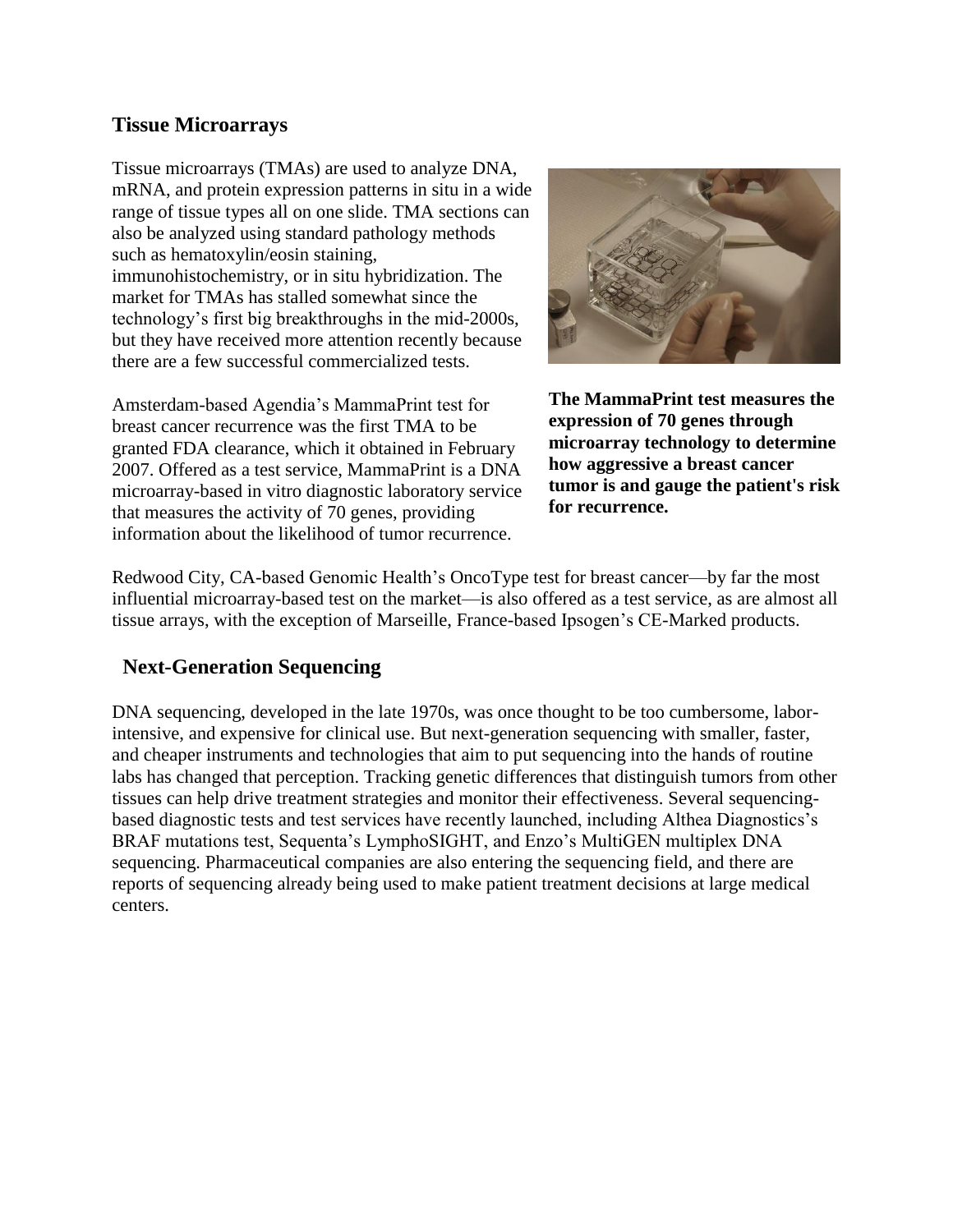## **Cell Signaling Pathway Testing**

Many efforts in precision medicine have focused on the gene, and with good reason: Genes direct the production of proteins. But it is these proteins that create biological processes within a cell. Proteins also control biological communications between cells generally known as cell signaling pathways. When these pathways act abnormally, cancer can result, and drugs are being developed to block these pathways.

Researchers have begun to understand that living cells are needed to fully investigate the pathway events that lead to specific tumors. Mass spectrometry, sequencing and array technology, and sophisticated bioinformatic analysis of fixed tissues may be used to study protein function, but only functional assays on living tumor cells reveal the synthesis of this variation without the



**BioMarker Strategies's SnapPath system uses live tumor cells to create a functional signaling profile and is used to inform drug treatment.**

need to identify and understand every molecular variant within the network.

To this end, several research tools have been developed and are being used in test services. Baltimore-based BioMarker Strategies is developing the SnapPath system, which uses live tumor cells to create a functional signaling profile, to inform drug treatment selection for cancer patients with breast, colon, lung, pancreatic, and other solid tumors. Though cell signaling pathway testing is still in the research stage, products using this technology could represent the future of precision medicine.

## **The Future**

Not all of the testing methods mentioned here will succeed, but it is likely that several will. There is no silver bullet test for cancer; oncologists will continue to rely on a combination of different genetic and protein biomarkers and tests to fulfill their diagnostic needs. Tissue-based testing is still the gold standard for cancer diagnosis, and biopsies will likely remain the foundation of cancer diagnosis for some time. As yet no other method currently available reveals the biological story of a patient's cancer and all the important signs of patient outcomes.

But oncologists will also begin to correlate information from immunoassays, hematology, molecular assays, flow cytometry, and histology in their treatment plans to enhance what will surely be a primary tissue-based test. Expect to see an increasing crossfertilization of tests and technologies such as tissue-based tests with sequencing, digital PCR, and mass spectrometry. Companies are already crosslicensing technologies and collaborating on the development of more precise cancer tests.

Unless trends improve, most of the future growth for cancer diagnostics will continue to be in Western nations that have the resources for testing and treatment. The considerable investment required for this technology is not yet possible for many patients in developing healthcare